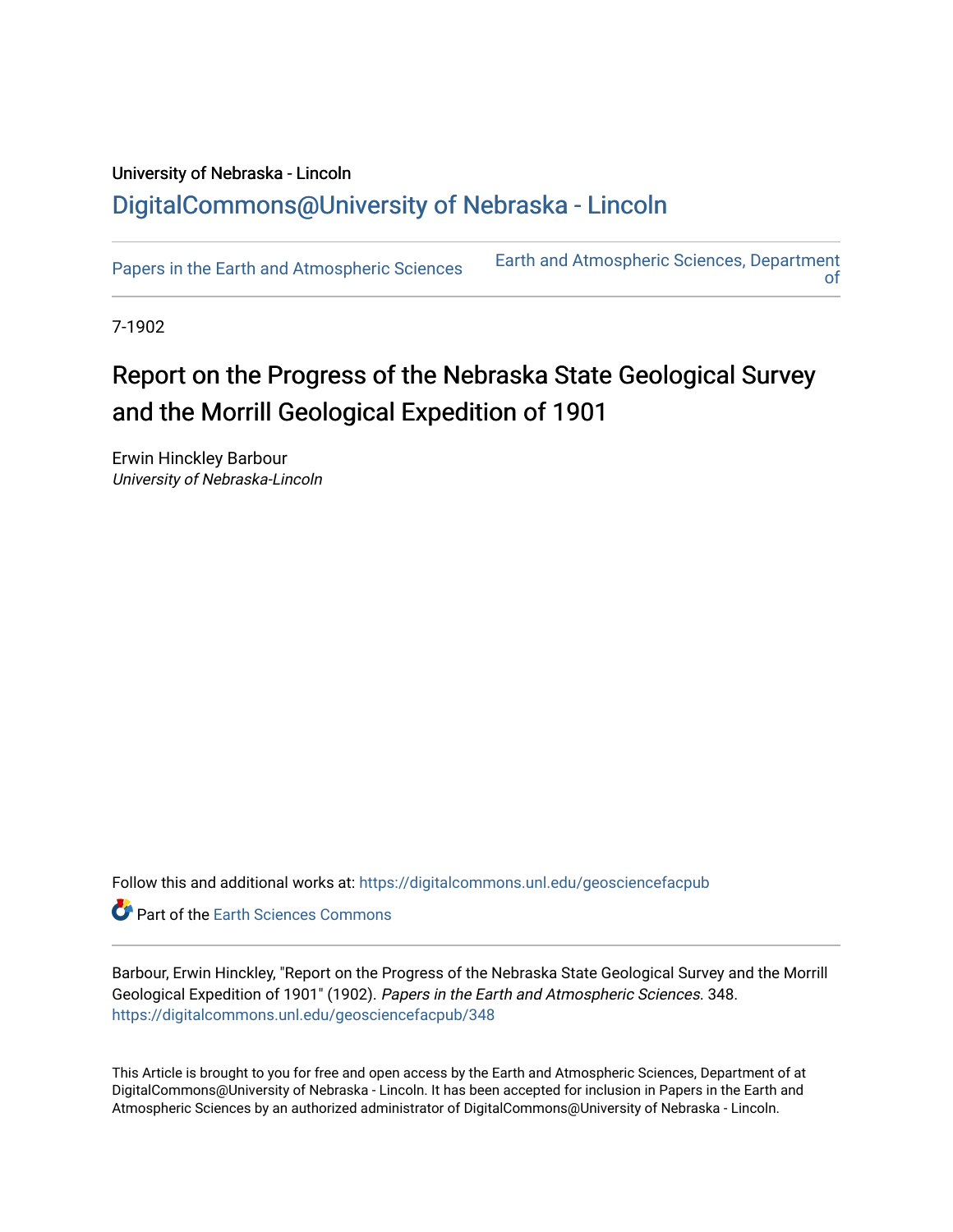22 SCIENCE.

## **REPORT OF PROGRESS OF THE NEBRASKA STATE GEOLOGICAL SURVEY AND THE MORRILL GEOLOGICAL EXPEDI-TION OF 1901.\***

**IN spite of the phenomenal heat of the summer of 1901, which was of such intensity and duration that active work in the field was finally suspended, enough progress was made to justify the presentation of the matter to this society. It should be reported, first of all, that a request for funds, amounting to twelve hundred dollars, for publishing the first reports of the state geological survey, was presented to the Legislature, and was passed April 1, 1901, without comment or dissent. This may be recorded as the first sum voted by the state for the examination and publication of its resources; and, {hough small, it is particularly large at this juncture, for it makes possible the initial work of the**  state survey. Unfortunately the passage **of the bill, by the Legislature, was a little too late to enable us to avail ourselves of a long-standing offer from the U. S. Geological Survey to cooperate in doing geological work in Nebraska, as soon as the state evidenced its recognition of the importance of a geological survey by offering** 

**\* Reported to the Nebraska Academy of Science, January 25, 1902.**